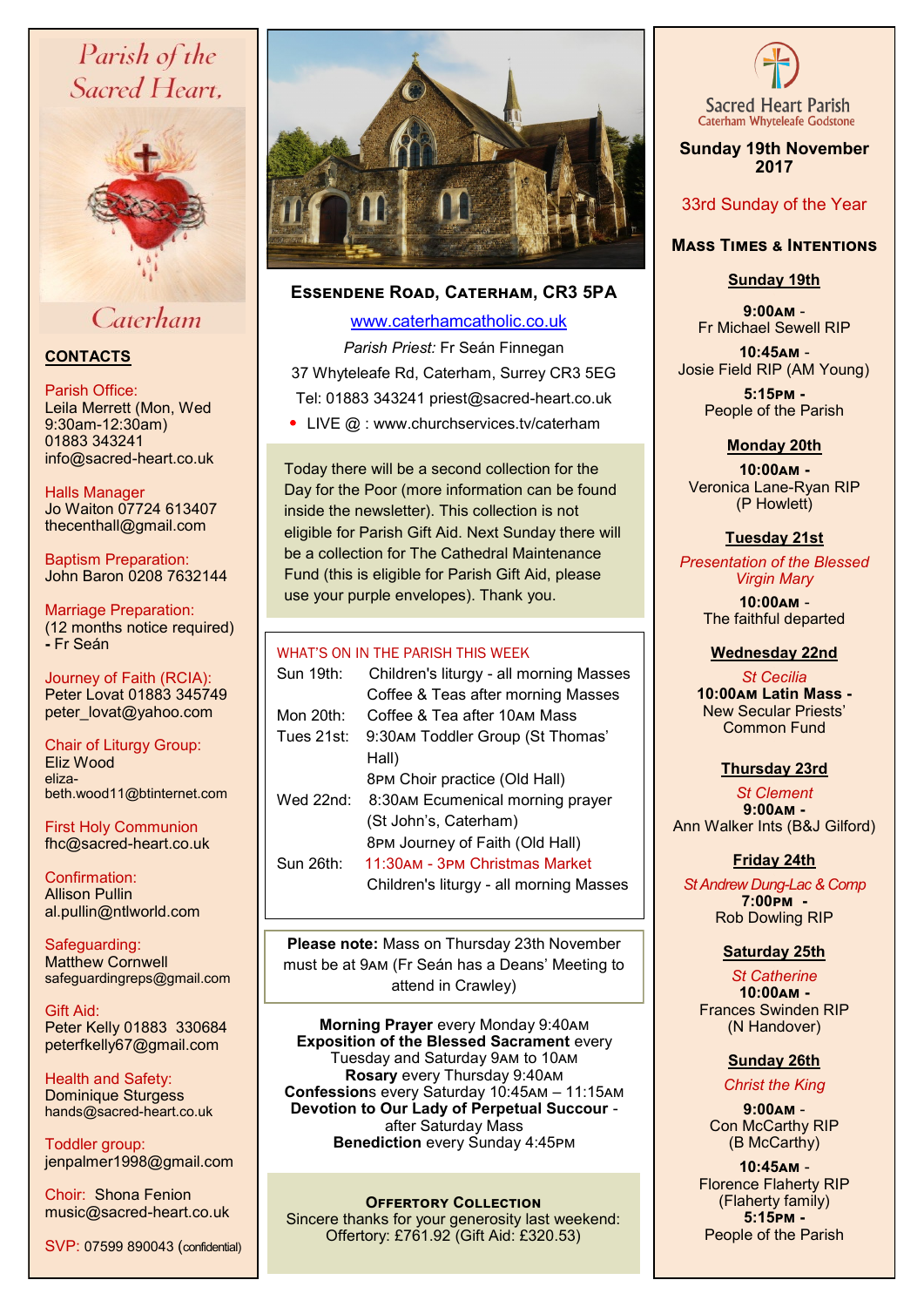**P A R I S H L U N C H - T H A N K Y O U**

The lunch on Sunday raised just over £600 for the refugees in Madaba. We have already had a message of thanks for our efforts from Jordan.

Thanks are due to all who attended and those who contributed in various ways such as providing puddings, donations and help on the day.



**P A R I S H S H O P**

Christmas cards, Advent rings and candles, Advent Calendars and a

number of new books are now available in the shop. Don't forget your copy of Advent Extra a magazine with ideas for all the family to prepare for Christmas only £1.50.

#### **C H R I S T M A S T R E E F E S T I V A L**



At St Lawrence's Church, Caterham

The Guild of Friends of St Lawrence 's Church is hosting a Christmas Tree Festival in St Lawrence's, Caterham Hill on the last two weekends in November, Sunday 19th and 25th- 26th between 10:30am and 5pm.

#### **P A R I S H C H R I S T M A S M A R K E T – S U N D A Y 2 6 T H N O V E M B E R 1 1 : 3 0 A M - 3 P M**

Donations still welcome, especially for the Bottle and Tombola stalls. We are hoping for a final effort this week in the run up to the Market next Sunday. Can you bake a cake or two for the Cake Stall? These may be dropped off on Saturday evening or early Sunday morning. Can you spare an hour to help with setting up tables on Saturday? If so, please come along between 4.30pm and 5.30pm and

the job will be done quickly! Most importantly, do support our Christmas Market next Sunday and bring your family, friends and neighbours! Proceeds will be shared between CAFOD, Madaba, SVP and 5th Caterham Scouts Group. Don't miss the beautiful art and craft items, fabulous jewellery, toys at knock-down prices, delicious cakes,

jams and chutneys, as well as tombolas to suit everyone. There will be a lucky dip for the children, 'Bits & Bobs' for a rummage, and tasty bacon baps, hot dogs and homemade cakes to enjoy at the Scouts' Cafe. The Bar will be open throughout the Market, which starts directly after 10.45am Mass. Don't miss it! P.S. Father Christmas will be paying us a visit!

**D A Y F O R T H E P O O R – ' N O T I N W O R D B U T D E E D ' <sup>P</sup> <sup>O</sup> <sup>P</sup> E <sup>F</sup> <sup>R</sup> <sup>A</sup> <sup>N</sup> <sup>C</sup> <sup>I</sup> <sup>S</sup>**

Pope Francis has instituted this day as a way of inviting us to understand that sharing with those in poverty " enables us to understand the deepest truth of the Gospel." This will be an opportunity to find a way to help the poor locally, nationally or internationally.

## **Louise's story**

I have been in and out of the care system since I was very young, I fell in with some dangerous people and got hooked into prostitution as a way to make money. I got more into drugs and alcohol, committing various crimes to help support my habit. I was absolutely destitute, dirty and down. I felt lost and trapped in this life style. In and out of hostels and prisons, and sometimes sleeping on the streets. One day someone told me about a women's centre called women@thewell and how I could get help. I got assigned a named worker there who helped me address problems and helped me to get into accommodation. Now I feel like I have managed to get my act together. I have a studio flat and am starting to build bridges with my family. I want to do some courses so I can maybe get employment." Louise – supported by women@thewell (http://www.watw.org.uk)

## Prayers from the SVP for those in hostels

As we pray for the starving The bruises and wounds thousands and the wars full of turmoil and strife, do we ever stop to remember the fate of the battered the hostels who work daily wife? Or the misfits, exprisoners and drunkards, those souls with no hope or no home. Despised and rejected by many, their sorrow and grief, all they know, they end up in hostels with nothing, their future they just don't know.

on their bodies mere shad-suffered was for all of us, ows of pain in their hearts. (Thank God for the staff in towards a new start.) O Christian believer I ask you, who else do you know just like them? Wasn't Jesus despised and rejected, forsaken and spat on by men? He also knew grief and deep sorrow that others should find peace again. The punish-

ment and death that He women and men. So I ask you with homes and with plenty, do you pass by on the other side? The hostels are full of the beaten by life, and those full of pride. You say you have nothing to give them. well, maybe you haven't it's true, but time spent in Prayer costs you nothing that others might start life anew.

ີ

What did Jesus actually teach? Do you know? The teachings of Jesus: 'The Beatitudes' Join us for this and more – and of the readings for next Sunday. All welcome! 8.00pm Wednesday 22nd November, in the Old Hall

**C O N G R A T U L A T I O N S**

Congratulations to our sacristan, Elizabeth Hubbard-Brown, on the birth of a granddaughter, Eloise.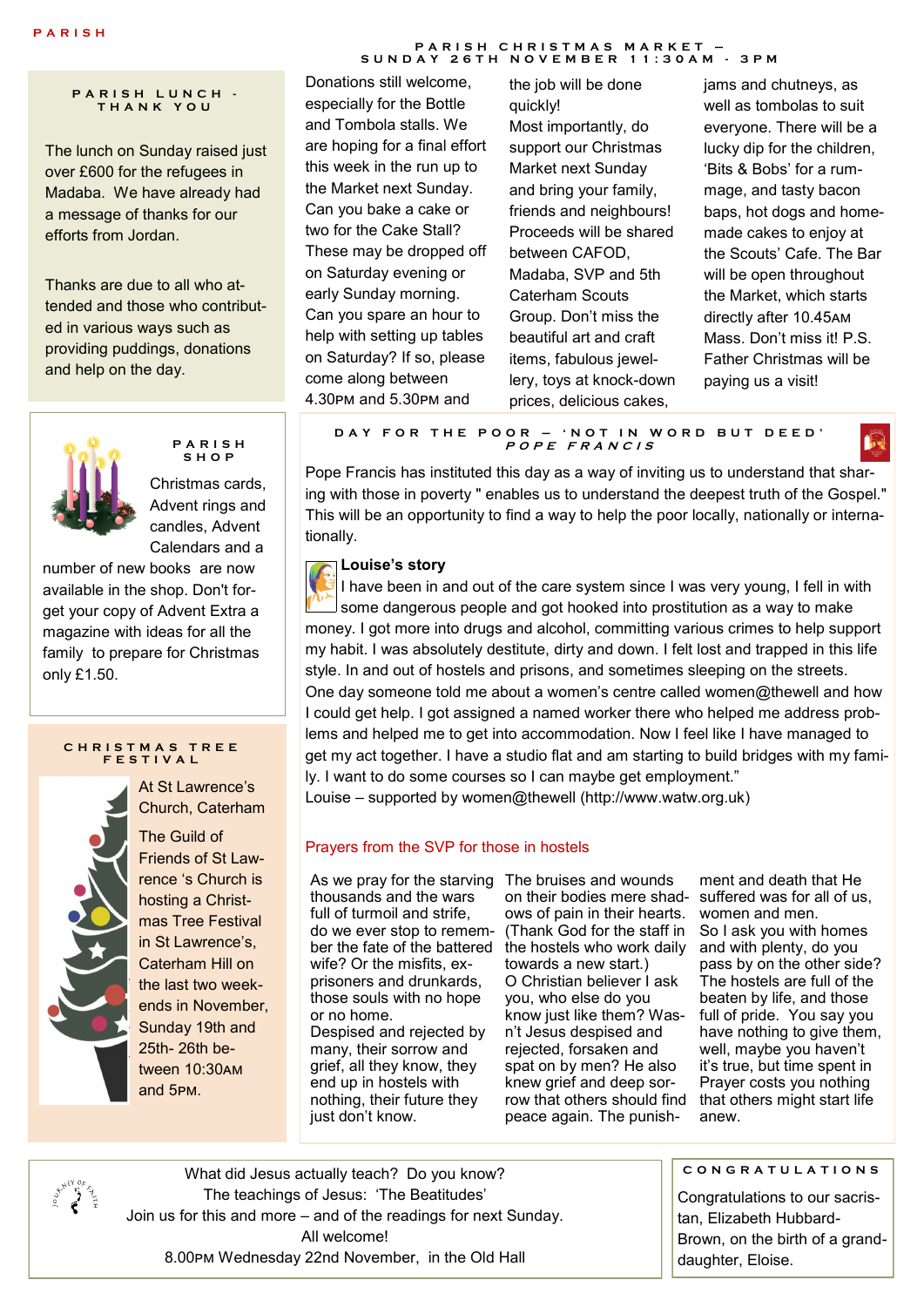#### **S C R I P T U R E S E A S O N**

On the First Sunday of Advent, 3 December, we begin Year B, the Year of Mark in our Sunday Reading Cycle.

From then until June or so, we plan to hold a series of talks and discussions about the holy Scriptures. There will be visiting speakers through the season, but the first two will be led by Fr Seán. The sessions will take place twice, intended to help those

who can only make mornings or evenings.

## **Introduction to the Holy Scriptures 1**

Tuesday 5th December at 11.00am in the Old Hall and Tuesday 12

December at 7.30pm

## **Introduction to the Holy Scriptures 2**

Tuesday 19th December at 11.00am and again at 7.30pm

#### **T H E D O U B L E C C L U B**

Well done to the winners of the November draw of the Double C Club £70 Ann Charlier £50 Stephen Frith £30 Peter and Catherine Wheadon Are you looking for an unusual Christmas present for the person who has everything or a present for the grandchil-

dren, if so what about the gift of a years membership to the Double C Club only £24.00 per year wonderful to receive and brilliant for the parish. A gift certificate will be issued to present to the lucky recipient. Please contact me on 01883 346399 for further details

#### **S V P F I L M C L U B – M O N D A Y 2 7 T H N O V E M B E R A T 2 . 0 0 P M I N T H E O L D H A L L**

Our November  $\mathbf{F}$  film will be the 2015 'The Von Trapp Family: A Life of Music'. Solid performances by the principal cast, lovely imagery, and a heartwarming tale bring this more dramatic version of the classic musical The Sound of Music to life. Based on the real-life events described in Agathe Von Trapp's autobiography, the movie highlights characters and details new to viewers.

#### **P A R I S H Y O U T H**

#### ST FRANCIS' CATHOLIC PRIMARY SCHOOL - OPEN MORNING -**T U E S D A Y 2 1 S T N O V E M B E R 2 0 1 7**

The head teacher will speak at 9:30am. Tours will begin at 9:45am and finish at 10:30am. Please telephone the School Office on 01883 342005 to confirm attendance.

#### **C H I L D R E N ' S C H O I R**

The Children's Choir meet every Sunday after the 10:45am Mass, around 12noon (in the choir pews by the organ). We are mainly singing carols at the moment and we hope to have the Children's Choir perform in a service by Christmas, ideally at Christingle. Any age and stage (as long as they can concentrate for at least 30 minutes!) are welcome to join, and there's currently no age limit. Please contact Shona Fenion, our Director of Music, on music@sacred-heart.co.uk for further information.

#### **T H E J O H N F I S H E R S C H O OL**  CHRISTMAS BONANZA. FRIDAY 1ST DECEMBER 7PM THE SCHOOL HALL

The John Fisher Music Department presents a variety of Christmas music from instrumental ensembles and choirs. Wear your Christmas jumper and Santa hat and join us for festive fun! £3/£1 concessions

#### **O F I N T E R E S T . . .**

"It's folly that Jeremy Corbyn and MPs want to restrict freedom of speech/prayer outside abortion clinics. Let's pray for their conversion." Bishop Philip Egan. Find out what is behind the Bishop's statement by having a look at the work of the Good Counsel Network; **[www.GoodCounselNetwork.com](http://www.goodcounselnetwork.com/)**

#### **C H R I S T M A S C A R O L S O N T U E S D A Y D E C 1 9 A T 7 P M**

St John Clareville Road Caterham Valley welcome you to sing Christmas carols on Tuesday December 19 at 7pm There will be refreshments after the service. If you would like to join the choir for this service please contact Shona

Fenion or John Woodhouse johnwoodhousecat@gmail.com 0790 8888 586 by text. The final rehearsals for this service will be on Friday Dec 15 at 7 in St John's church and on Dec 19 at 6.15 p.m. All singers welcome!

#### **A D O R E ( A L T O N D A Y O F R E N E W A L ) – S A T U R D A Y 2 5 T H N O V E M B E R 1 1 . 0 0 A M - 4 . 0 0 P M**

You are warmly welcome to a mini-retreat day (or morning/afternoon) of spiritual refreshment and renewal, focussing on the Charisms or gifts of the Holy Spirit. At Alton School, Anstey Lane, Alton GU34 2NG. There is no need to register in ad-

vance, and no charge (though a collection will be taken to cover costs). For more information and directions, see poster or website:

[www.altonrenewal.com](http://www.altonrenewal.com) Or telephone Deacon John Foley on 07769 251747.